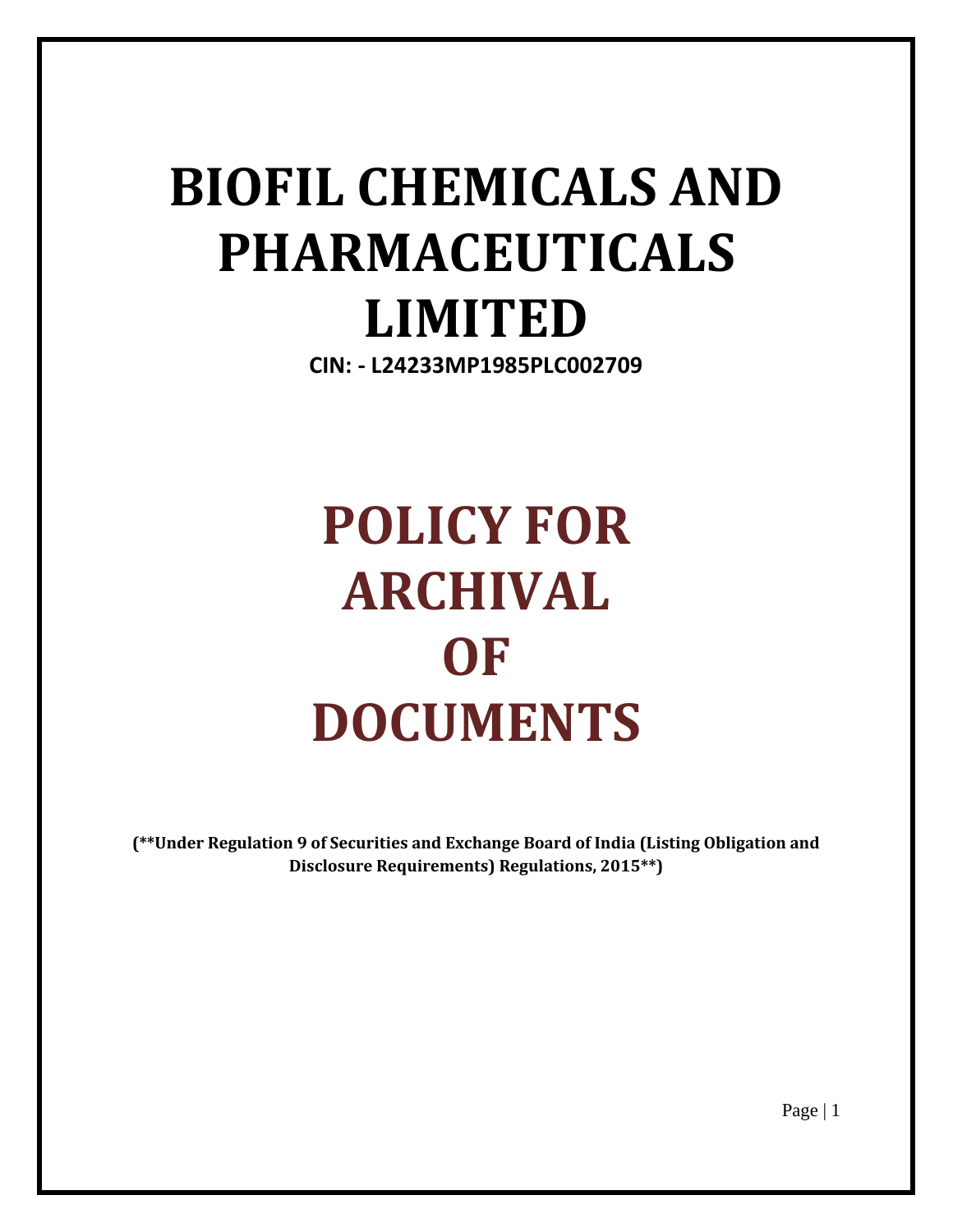# **POLICY FOR ARCHIVAL OF DOCUMENTS**

#### **1. BACKGROUND**

The Securities and Exchange Board of India ("SEBI"), vide its notification dated September 2, 2015, has issued the SEBI (Listing Obligation and Disclosure Requirements) Regulations, 2015. The Regulation came into force from December 1, 2015. The Regulation mandate listed entities to formulate an archival policy. It is in this context that the policy on archival of documents is being framed and implemented.

## **2. OBJECTIVE OF THE POLICY**

The objective of this policy is to comply with Regulation 30(8) of the SEBI (Listing Obligations and Disclosure Requirements) Regulations, 2015, as mentioned below:

*"the listed entities shall disclose on its website all such events and information which has been disclosed to Stock Exchange under this Regulation, and such disclosure shall be hosted on the website of the listed entity for a minimum period of five years and thereafter as per the archival policy of the listed entity as disclosed on this website.* 

#### **3. DEFINITIONS**

**"Company"** shall mean **"Biofil Chemicals and Pharmaceuticals Limited**".

**"Board of Directors" or "Board"** shall mean the Board of Directors of Biofil Chemicals and Pharmaceuticals Limited, as constituted from time to time.

**"Policy"** means Policy for Preservation of documents.

**"Listing Regulations" or "SEBI (LODR) Regulations, 2015"** shall mean Securities and Exchange Board of India (Listing Obligations and Disclosure Requirements) Regulations, 2015.

#### **4. ARCHIVAL POLICY**

In accordance with the provision of the aforesaid Regulation, the Company shall ensure that all the information shall be hosted on the Company's Website (www.boiofilgroup.net) for a period of 5 years and thereafter shall be archived for a period of one year.

### **5. EFFECTIVE DATE**

The policy has been approved by the Board of Directors in its meeting held on 13<sup>th</sup> day of February, 2016 and shall become applicable with immediate effect.

### **6. AMENDMENTS AND REVIEW**